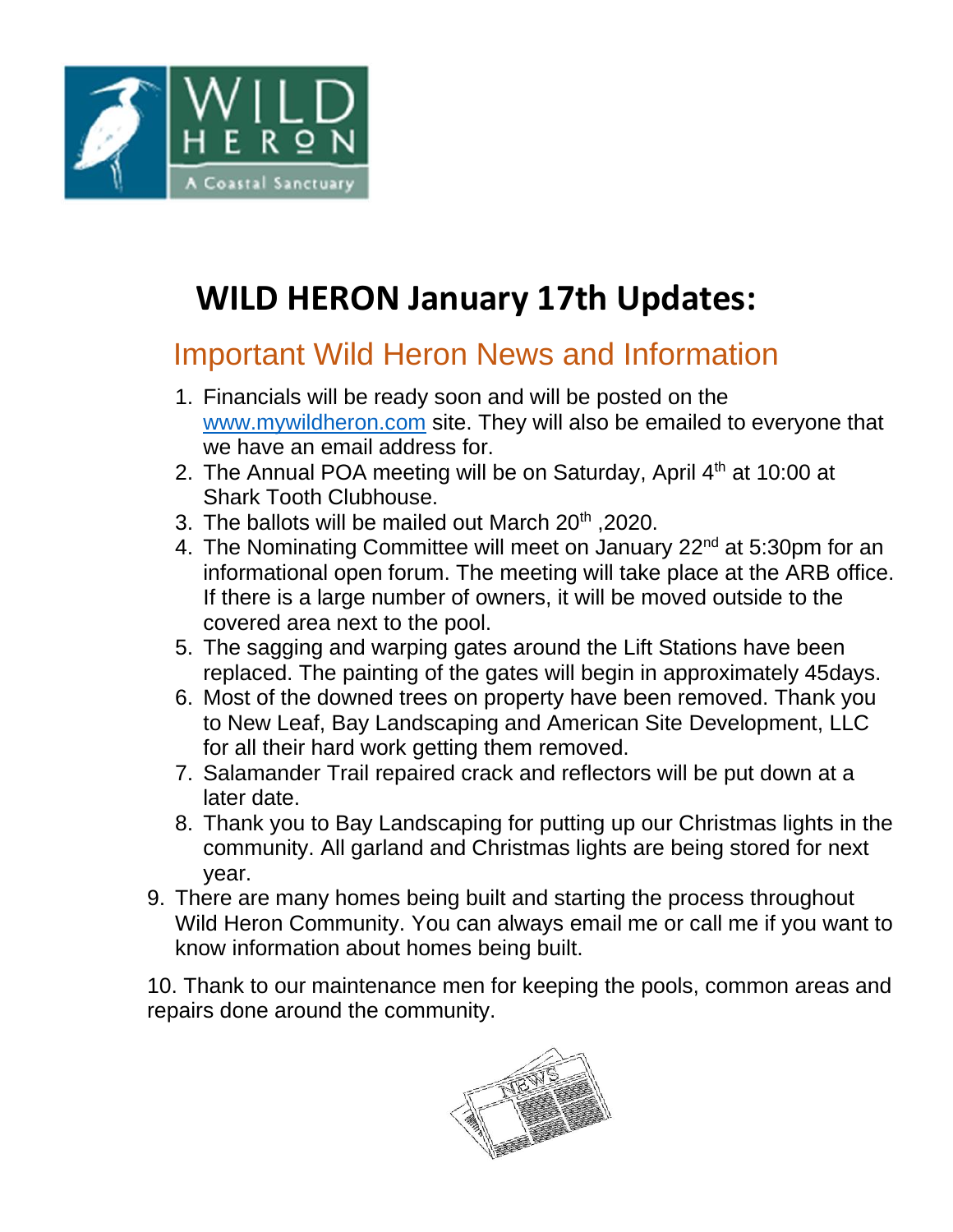### **Friendly Reminders:**

• **We have had more dogs running off leash around the community. All dogs must be on a leash in the community. This is not only in the convents and restrictions but Bay Co. has a leash Law. Please see below.** 

(Ord. No. 14-24, § 1(4-302), 10-21-14)

**Sec.. 4-43. - Prohibitions against animals-at-large and animals in beaches and parks.**

- **(a) No owner or caretaker of any animal(s) shall permit the animal(s) or fail to restrain the animal{s) from being atlarge, except a dog shall be considered exempt from these provisions if:**
	- **;(1) The dog is engaged in the performance of duties while under the supervision and control of law enforcement officials performing law enforcement work.**
		- (2) The dog is engaged in any legal hunt or training procedure, including training or exhibiting in legal sports.
	- **(3) The dog is in a county-designated or legally established "off-leash" dog park and is under the supervision of the owner or a responsible person.**
- (b) No owner or caretaker of an animal shall willfully allow such animal into or upon any beach or public park. This **section shallnotapplytoanydogtrainedtoaidadisabledpersonortoanyparksorbeaches in which animals are specifically authorized.**
	- {c) A violation of this section shall subject the violator to a civil fine of not less than the amount **designated in the fine schedule adopted by resolution of the board of county commissioners. Each separate occasion is considered a separate violation. The animal control officer may cite the owner of such animal(s) for violation of this section when either the animal control officer has received, a sworn affidavit from a witness attestingto the animal's having committed a nuisancepursuant tothis section, or the citing animal control officer has witnessed the commission of such a nuisance.**
		- **Please remember all exterior landscape and home improvements must go through the ARB process for approval. The ARB meets every 3rd Thursday of the month. Please email me at [michellem@burgmanagement.com](mailto:michellem@burgmanagement.com) or call me at 850- 249-1516 with any questions you may have.**
		- We received a message from Sharks Tooth **saying they noticed an increase of Wild Heron owners using the golf course for running, walking, biking or driving golf carts on the paths. They had an incident when a mom and her kids were almost hit on the golf cart path. They are asking if everyone could refrain from using and playing on the golf cart paths and golf course.**
		- **Fire Pit Guidelines:** 
			- **1. You must be 21 years or older to use the Fire Pit. Parents must accompany anyone 20 or under**
			- **2. You are not allowed to burn Pine, Cedar wood or Pine Straw.**
			- **3. Hours for using the Fire Pit are 8am to 10pm.**
			- **4. Please do not use on a windy day.**
			- **5. Refrain from any activity that might cause someone to fall into the Fire Pit.**
			- **6. The water house Must be kept nearby at all times.**
			- **7. Extinguish fire Prior to leaving the immediate area.**
			- **8. Clean up all trash, debris and roll up the water hose Prior to leaving.**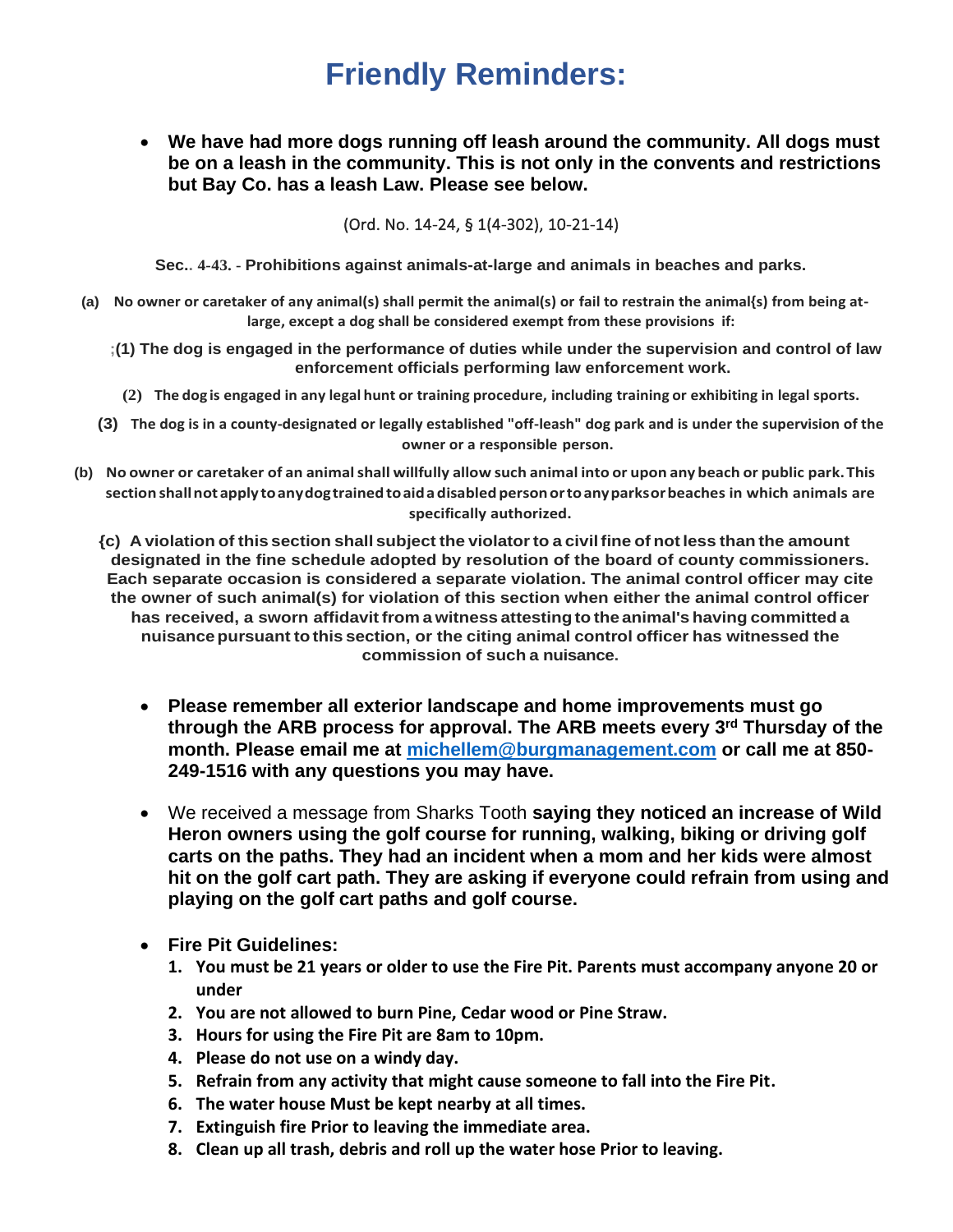## **Upcoming Events:**

# **Wild Heron Annual Chili Festival and Cake Walk**

#### **Saturday Jan.25th**

- The event will start with a cake walk at 4pm.
- This year prizes will be given for  $1<sup>st</sup>$  and  $2<sup>nd</sup>$  place.
- If you would like to donate a cake or baked goods please email Janet Lindsey at [jalindsey18@gmail.com](mailto:jalindsey18@gmail.com) or call at 850-268-1560.
- Proceeds from the cake walk will go to a Charity **TBA.**



- Chili Tasting will begin at 5pm.
- Any kind of chili welcome spicy, reg, chicken ect.
- Please email Pam at [pdm911@hotmail.com](mailto:pdm911@hotmail.com) or text at 850-238-1158 if you would like to enter your chili.



**Wild Heron and the Event Committee are very Thankful for the wonderful people who sponsor Events in our community. We would like to the companies below for their wonderful donation of a portable stage for community events.**

## **Big Thanks to John Lee Nissan and Bay Landscaping**

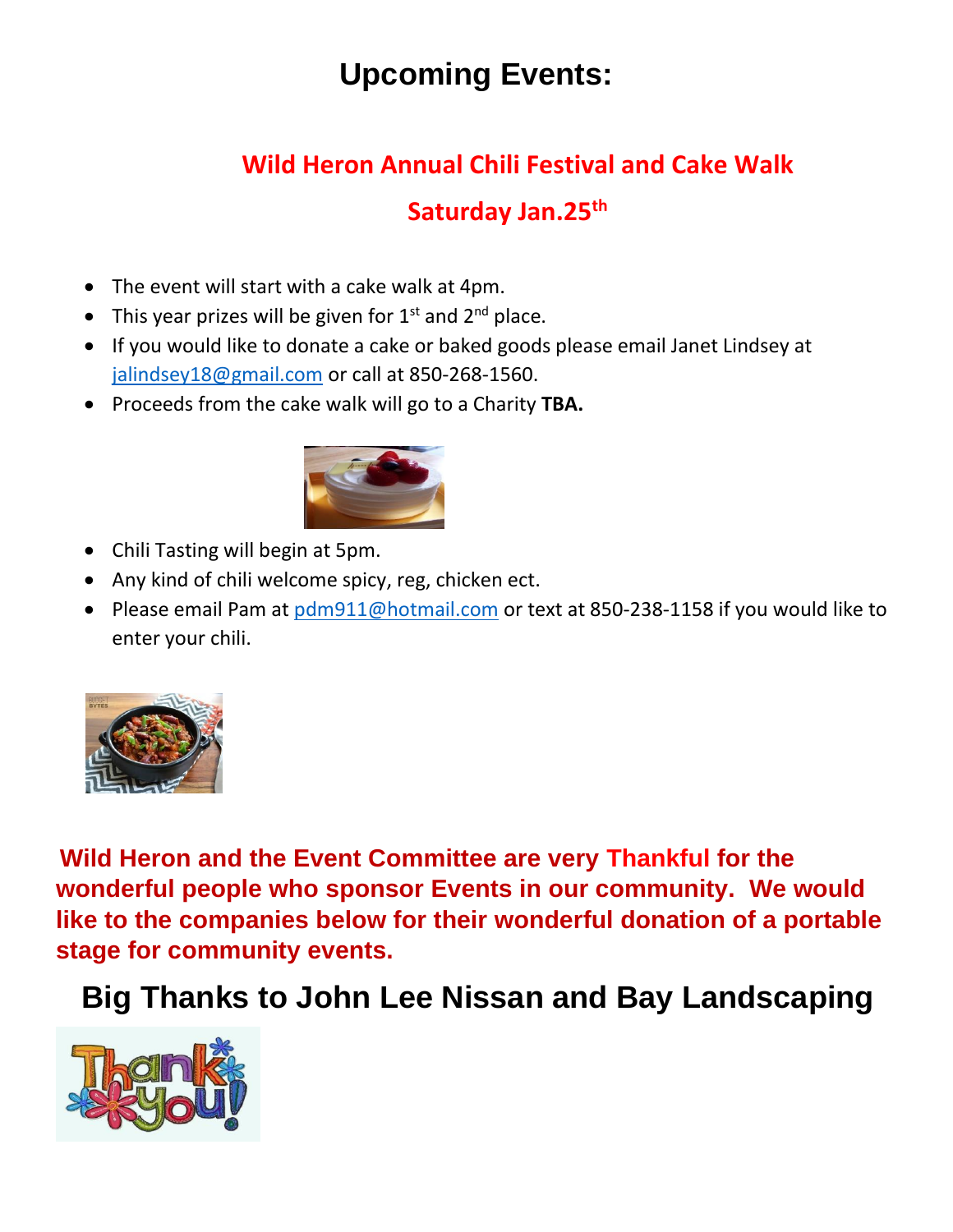#### **Wild Heron Yard of the Month**

#### **1224 West Water Oak Bend**



#### Chocolate Fudge Brownie Cake:

#### **Ingredients**

- 1 box chocolate cake mix I used Betty Crocker's Choc. Fudge 15.25.
- 1 box fudge brownie mix I used Duncan Hines Decadent Brownies 17.6.
- 4 eggs
- $11/4$  cups water
- 1 cup oil
- 1 can Pillsbury chocolate fudge cake icing

#### **Instructions**

1. Preheat oven to 350 F. Grease and lightly flour a 10-inch bundt pan (You can use Baker's Joy spray).

\*\*\*NOTE: Do NOT use the ingredients on the brownie mix and cake mix, just what is listed above.

- 2. In a bowl add the cake mix, brownie mix, oil eggs, and water. Pour into bundt pan and bake 50-55 minutes or until a toothpick comes out clean. **\*\*\*NOTE: Pour enough cake batter to fill the pan 2/3rds the way up. If you have any batter left over, just pop it in some cupcake liners!**
- 3. Let cake cool completely after waiting 10 min. out of the oven onto a cooling rack and then transfer to serving plate.
- 4. In a small bowl, add 1/2 tub of ready to use cake icing, and melt in the microwave 30-45 seconds until it is able to be drizzled over cake.